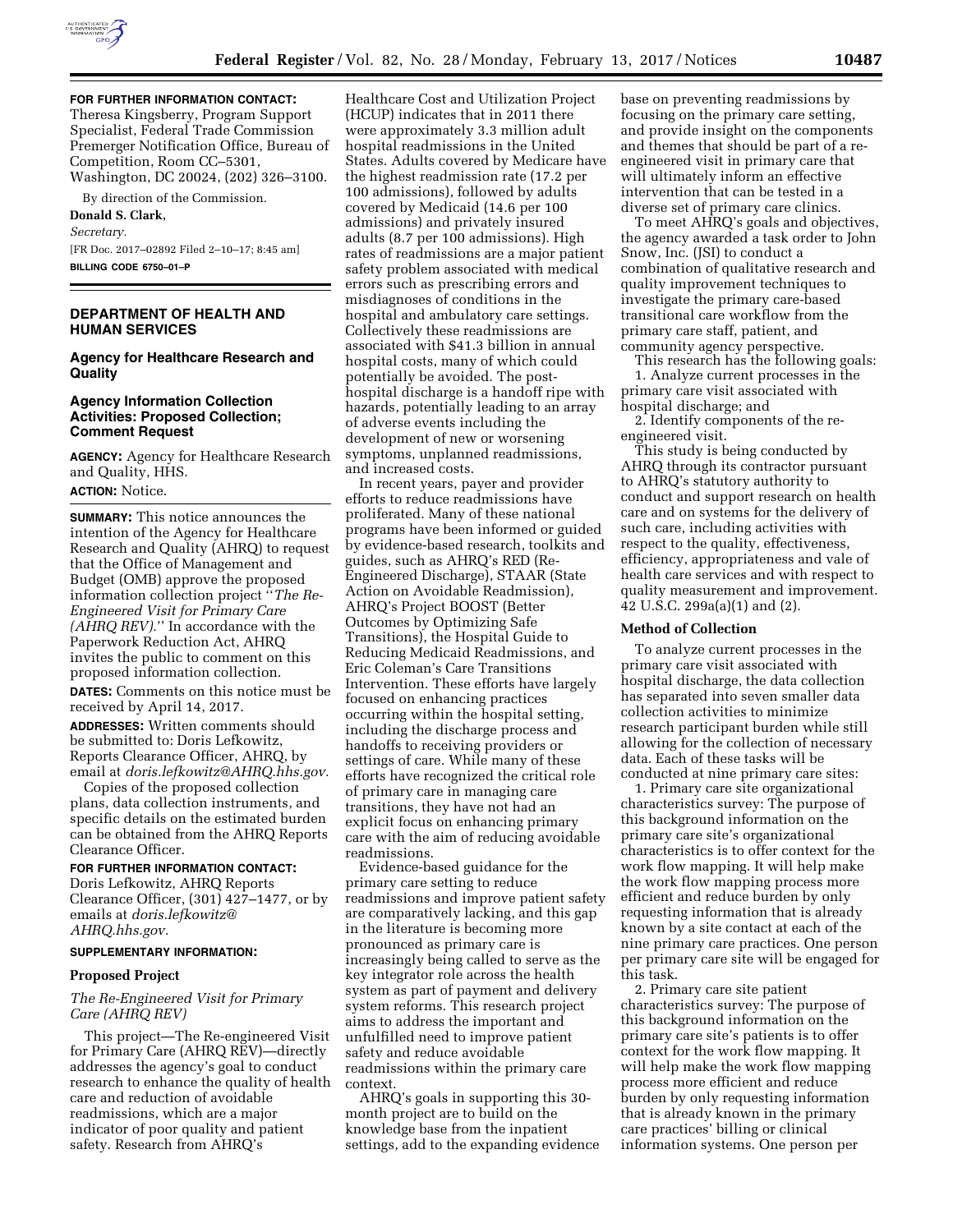primary care site will be engaged for this task.

3. Work flow mapping preliminary interviews: The purpose of this flow mapping ''pre-work'' is to engage individual primary care staff members to think about what the work flow map looks like, setting a foundation for the actual work flow mapping process. We anticipate that eight individuals per primary care site will participate, for a total of 72 participants.

4. Process flow mapping: This collection will take place in a group meeting that brings together available staff from various role types to collaborate in identifying their workflow processes involved in planning for and executing post-hospital follow up services for their practices' patients. Based on feasibility these may be smaller or larger group meetings, but the total burden on each role type participant is the same. The end goal of this meeting is to have enough information to have an initial process flow map on paper. We anticipate that 10 individuals per primary care site will participate, for a total of 90 participants.

5. Work flow mapping follow-up interviews: Once the initial process flow map is on paper, each role type will be asked to review to correct, add, or confirm detail to the document. Once the flow map has been edited and ratified by the primary care site staff, each role type will be asked specific questions regarding failure modes identified in the process flow for the failure mode effects analysis. We anticipate that eight individuals per primary care site will participate, for a total of 72 participants.

6. Patient Interviews: As a complementary piece of research to the work flow mapping, there would also be a process flow map from the patient's perspective. The purpose of the patient interviews is to capture patient perspectives on potential breakdowns in making the transition from the hospital to care in the primary care settings and to get, in their own words, information about the initial hospitalization and barriers to accessing follow-up care. One of the widely acknowledged limitations of the existing evidence based toolkits is

that they are not designed with input from patients. This has occurred despite the fact that clinical experience suggests that providers often fail to identify patient needs and concerns and fail to plan accordingly in both hospital and primary care settings. Research has shown that there are cultural, social and behavioral factors that may contribute to readmissions and assessing the patient's perspective can help to better understand the barriers to receiving appropriate follow-up care. Patient and family interviews are increasingly common practices in efforts to improve care transitions and reduce readmissions, endorsed by CMS, the Institute for Healthcare Improvement, and Kaiser Permanente, among others. The patient interview is collecting unique information on the barriers to effective care transitions in the postdischarge period care, information which cannot be collected in other ways. Ten patients post-discharge from each of the nine primary care sites will be interviewed for a total of 90 patients.

7. Community agency interviews: As a complementary piece of research to the work flow mapping, the process flow map will reflect the perspective of community agencies affiliated with the primary care sites to assist patients. Five community agency representatives from each of the nine primary care sites will be interviewed.

The purpose of this data collection is to understand the key components that should be included in the re-engineered visit in primary care. The project team will examine the diverse settings, staff, and transitional care activities across a variety of primary care practices to identify key transitional care processes that impact patient outcomes, the challenges to implementing those processes, and ways to improve those processes. The project team will distill the themes/principles that should be a part of the re-engineered visit and develop an outline and summary of itscomponents, with a comparison/ contrast of the components across sites and discussion of the generalizability of these components to different settings. The information identified from this research will add to the expanding

evidence base on preventing readmissions by focusing on the primary care setting, and provide insight on the components and themes that should be part of a re-engineered visit that will ultimately inform an effective intervention that can be tested in a diverse set of primary care clinics.

### **Estimated Annual Respondent Burden**

Exhibit 1 shows the estimated burden hours to the respondents for providing all of the data needed to meet the project's objectives. The hours estimated per responses are based on the pilot project results.

For the primary care site organizational characteristics survey and patient characteristics survey, one person per each of the nine primary care sites will participate. Both surveys are anticipated to take 1.5 hours to complete.

For the work flow mapping preliminary interviews, we estimate that eight primary care staff per primary care site will participate, with each individual spending 0.5 hours in these interviews. For the work flow mapping group interview, we estimate that 10 primary care staff per primary care site will participate, with each individual spending 1.5 hours in these interviews. Finally, we estimate that eight primary care staff per primary care site will participate in the work flow mapping follow-up interviews, with each individual spending 0.5 hours in this data collection activity.

There will be 10 patients interviewed in association with each primary care site. These patient interviews are expected to take 0.5 hours per individual research participant.

Lastly, there will be five community agency staff members interviewed in association with each primary care site. These interviews are expected to take 1 hour per individual research participant.

Exhibit 2 shows the estimated cost burden for the respondents' time to participate in the project. The total annualized cost burden is estimated at \$11,500.30.

#### EXHIBIT 1—ESTIMATED ANNUALIZED BURDEN HOURS

| Form name         | Number of<br>respondents | Number of<br>responses per<br>respondent | Hours per<br>response | Total burden<br>hours |
|-------------------|--------------------------|------------------------------------------|-----------------------|-----------------------|
|                   |                          |                                          | . 5                   | 13.5                  |
|                   |                          |                                          | ، 5،                  | 13.5                  |
|                   | 72                       |                                          | 0.5                   | 36                    |
|                   | 90                       |                                          | 5.،                   | 135                   |
|                   | 72                       |                                          | 0.5                   | 36                    |
| Patient interview | 90                       |                                          | 0.5                   | 45                    |